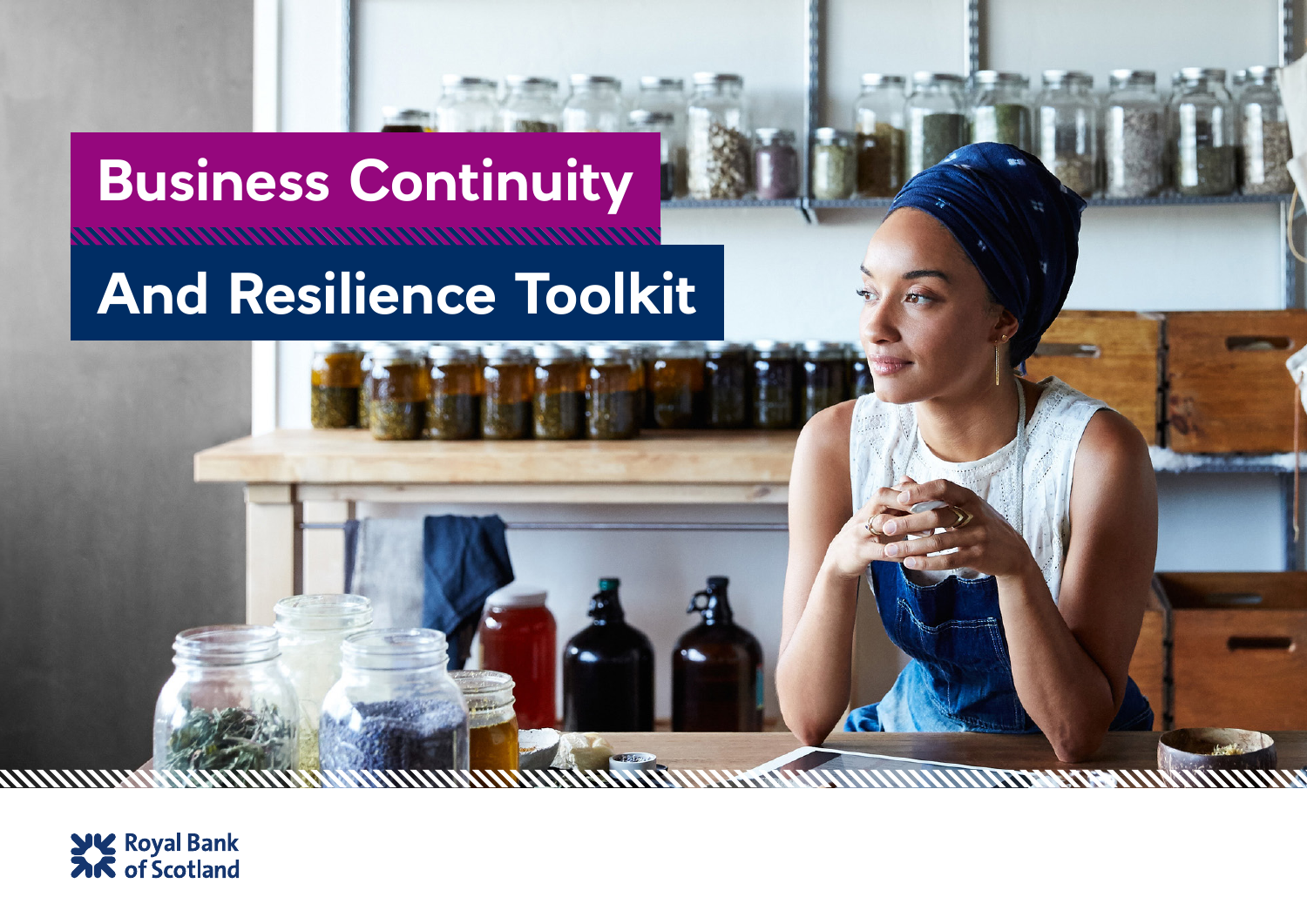## **This toolkit is designed to help you make your business more resilient in the face of significant disruptions.**

The COVID-19 crisis came on very fast and many businesses have been negatively impacted. By following the steps in this toolkit, you can be better prepared for the next crisis, no matter what form it takes.

This toolkit has three steps to build better business resilience:

### Assess your disruption risks The Create a resilience plan The Assemble a team and set a

- dentify the internal and external **external** Build a plan of actions to take **and the internal condence** risks that could interrupt or negatively affect your business.
- Prioritise these risks based on likelihood of happening and the impact they would have.

• Build a plan of actions to take before, during, and after a crisis to keep your employees safe, customers and suppliers informed, and your business running.

- Create a team to keep your resilience plan updated and ensuring it goes into action in the event of a crisis.
- Schedule regular plan reviews and drills to keep prepared.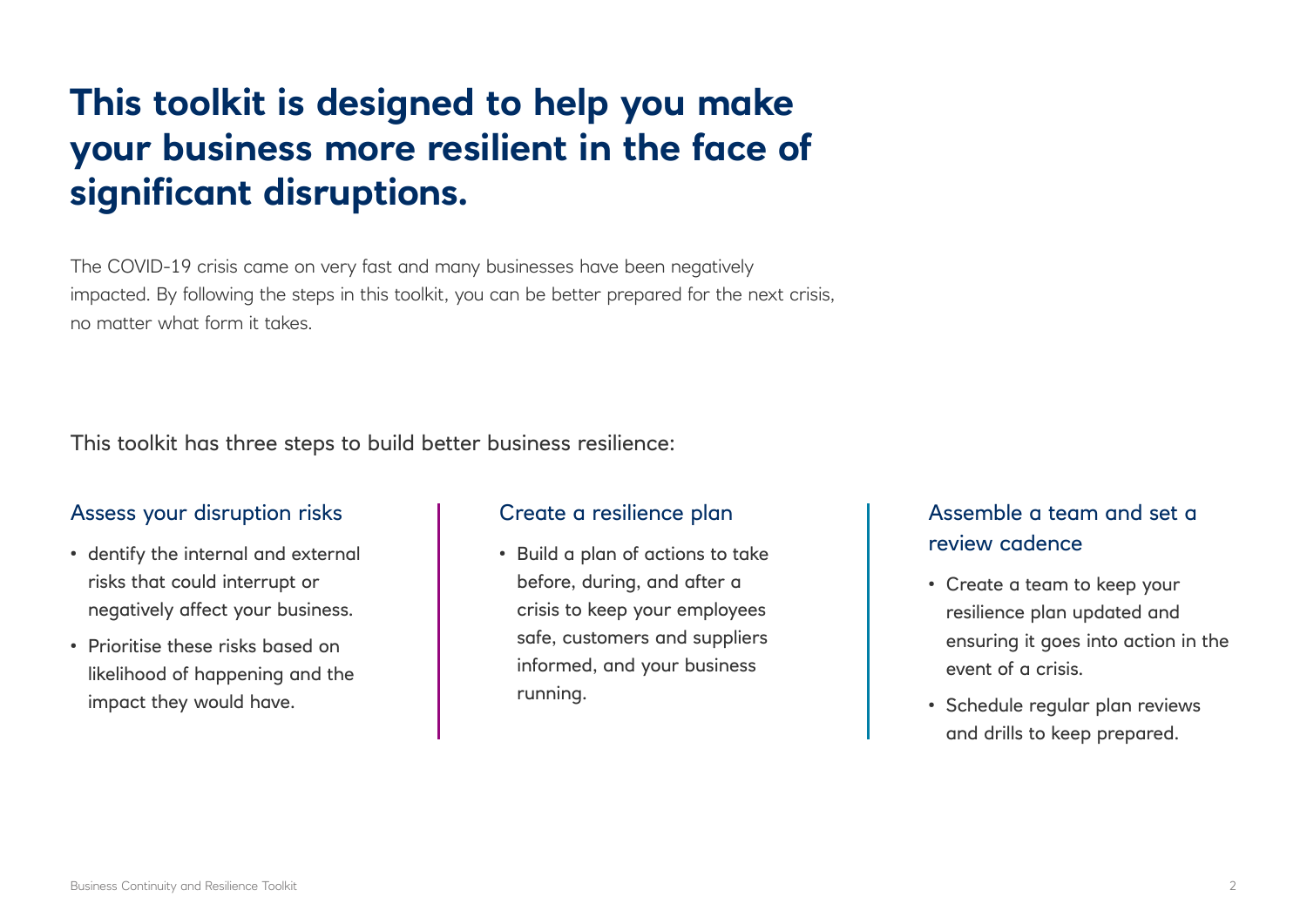## **1.** Assess your disruption risks

### Identify your risks

The framework on the following page highlights example risks across different categories. Remember, every business is different and the list below is not exhaustive – you might have different categories and risks in your industry.

### Prioritise your focus

Some risks are more or less likely than others, and the impact on your business might be more or less severe. Use this matrix to prioritise the most important disruption risks

Impact: how bad will this affect my business?

Likelihood: what is the probability of this risk actually happening?

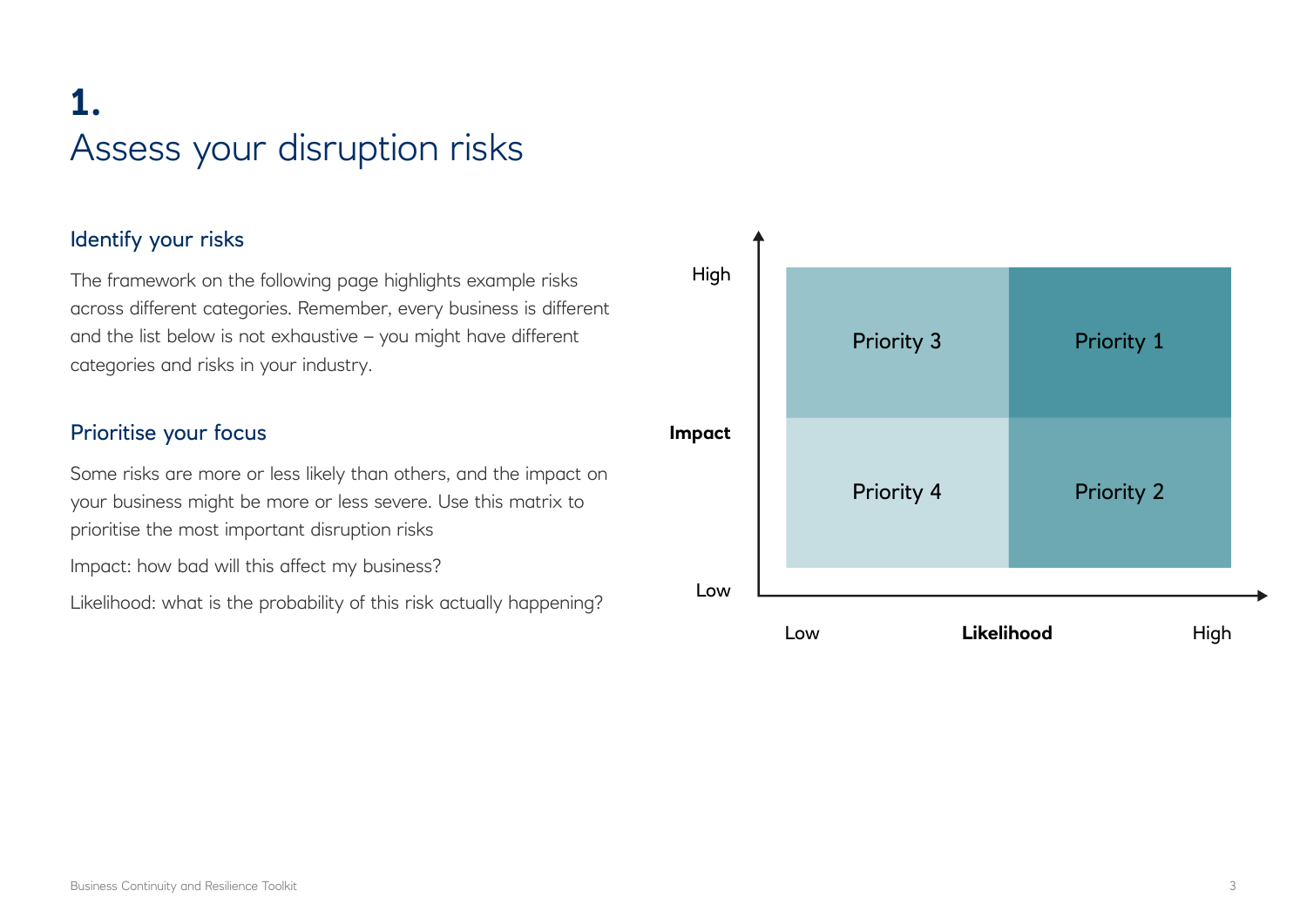| <b>Category</b>   | <b>Risk types</b>                        | <b>Examples</b>                                                                    |
|-------------------|------------------------------------------|------------------------------------------------------------------------------------|
| <b>Financial</b>  | Weather events (e.g., flood, earthquake) | Flood that forces business to shut and causes severe damage / cost                 |
|                   | Disease and illness                      | Global pandemic that shuts down large portions of the economy                      |
| <b>Natural</b>    | Run out of cash                          | Sudden changes to cash flow force need for a loan / inability to pay<br>suppliers  |
|                   | Unpaid accounts receivable               | Customers not paying invoices and unable to collect cash causes<br>cashflow issues |
|                   | Sudden damage to equipment/ supplies     | Electrical fire destroys large portion of equipment in back room                   |
| <b>Security</b>   | Cyber attacks/ loss of digital assets    | Hacker steals proprietary information and extorts company with<br>ransomware       |
| <b>Production</b> | Supply chain breakdowns                  | Key supplier goes out of business preventing purchase of critical<br>products      |
|                   | Maintenance failures                     | Key equipment outage takes production down for extended period                     |
| <b>Market</b>     | Economic downturns                       | Recession results in sustained reduction in consumer spending                      |
| <b>People</b>     | Loss of key employees                    | Staff member leaves position that requires significant training to<br>backfill     |
|                   | Inappropriate or malicious behavior      | Harassment claim that results in heavy legal fees and damages                      |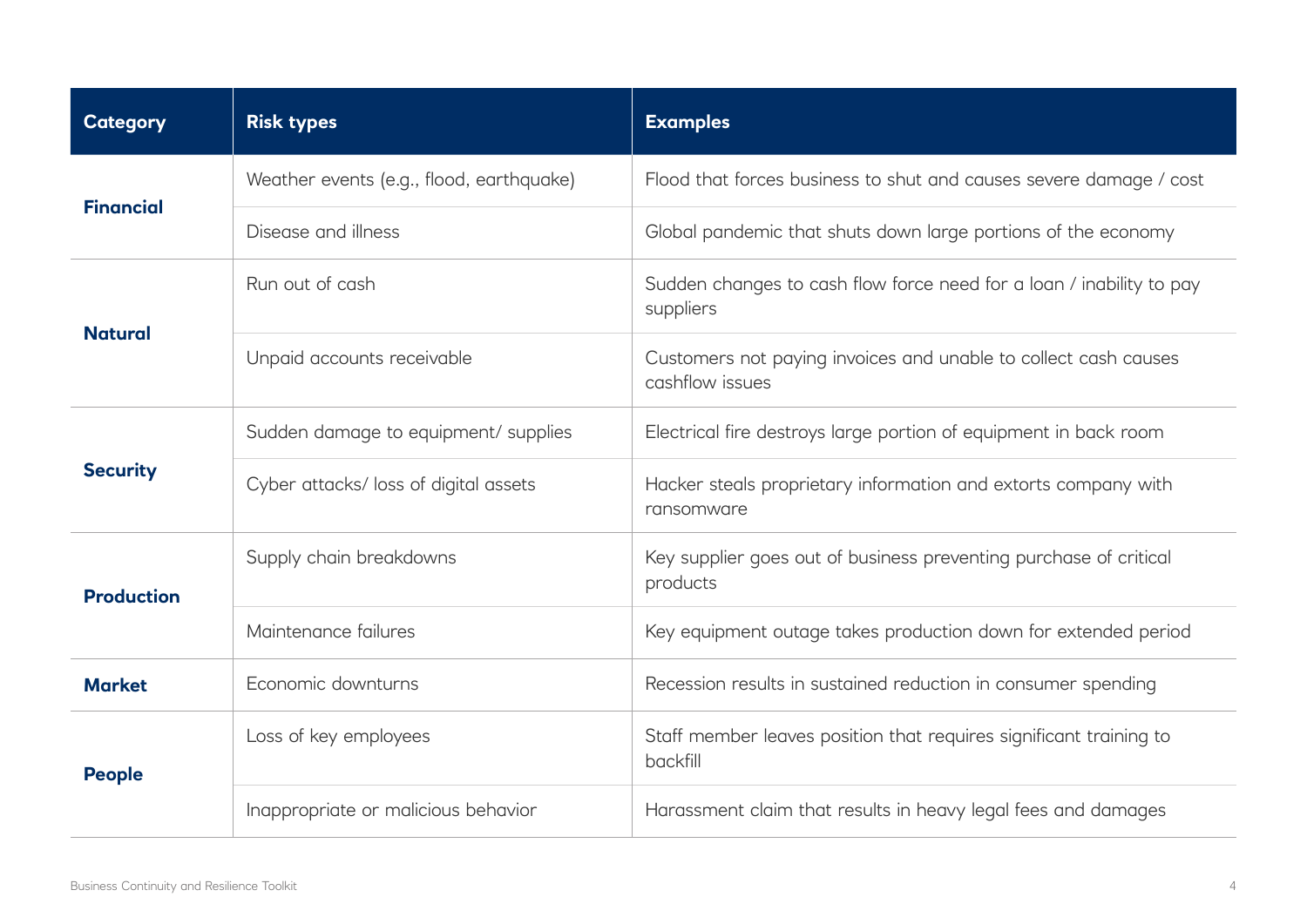

## Assess your disruption risks: example

Grant is a coffee shop owner in London. He has three full-time baristas and also works in the shop himself. Business has been successful, and he recently began supplying wholesale coffee to local businesses and shops.

In the wake of the COVID crisis, Grant used the business continuity and resilience toolkit to find out how to be prepared for future disruptions.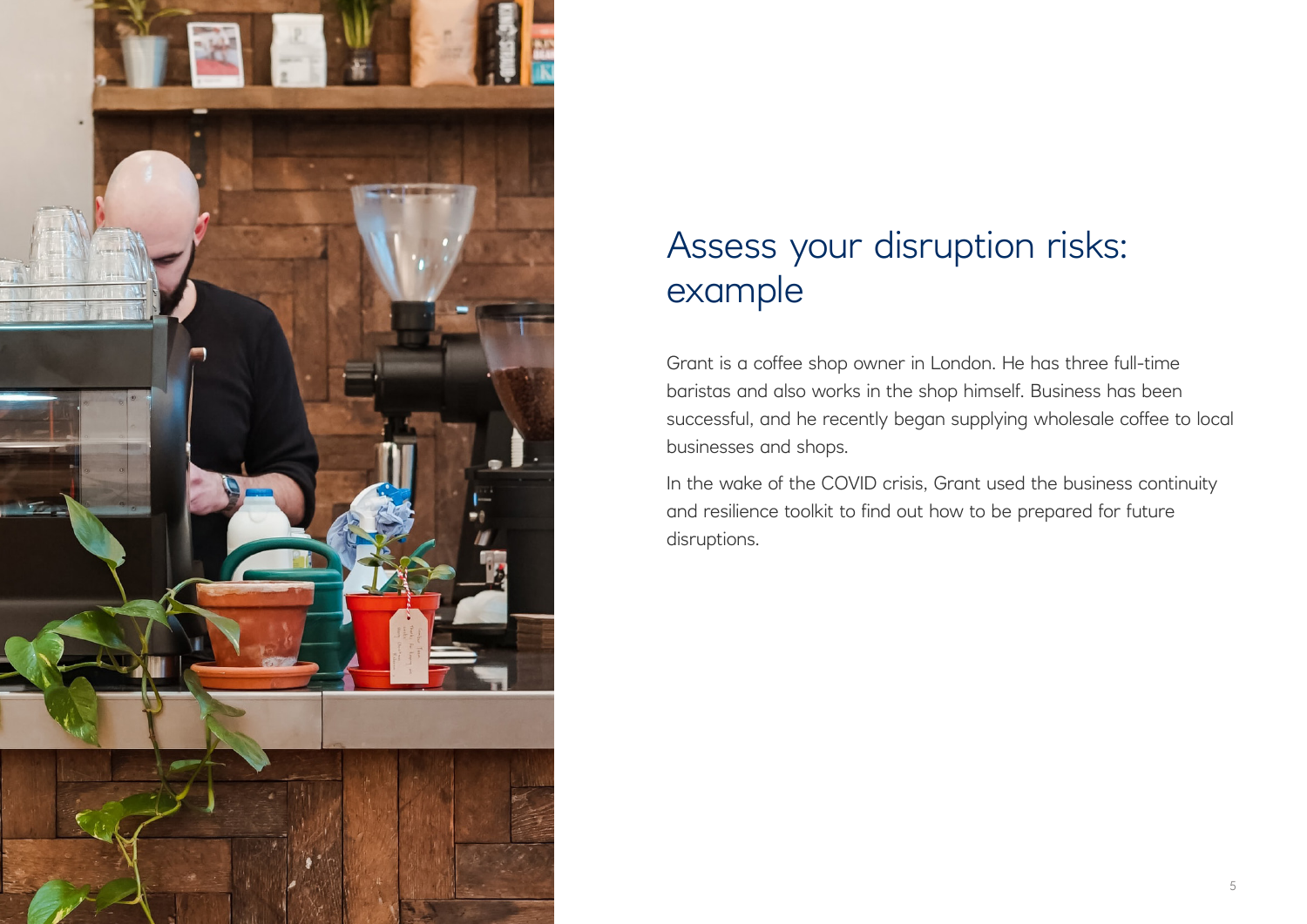## Assess your disruption risks: example (cont.)

| Identity your risks                                      |                                                                                                       | <b>Prioritise your focus</b> |                                  |        |                              |                                   |
|----------------------------------------------------------|-------------------------------------------------------------------------------------------------------|------------------------------|----------------------------------|--------|------------------------------|-----------------------------------|
| <b>Risk</b>                                              | <b>Risk detail</b>                                                                                    | Impact<br>(Low, High)        | <b>Likelihood</b><br>(Low, High) |        |                              |                                   |
| A.<br>Natural; Flood                                     | All of my supplies are in boxes<br>on the ground; a flood would<br>destroy my inventory               | <b>High</b>                  | Low                              | High   | $\overline{B}$<br>Priority 3 | $\mathsf{C}$<br>Priority 1        |
| <b>B.</b><br>Financial; Unpaid<br>invoices               | Shops that we sell roasted<br>beans to have not been<br>paying on time; we might lose<br>this revenue | Low                          | High                             | Impact | Priority 4                   | $\mathsf{A}$<br><b>Priority 2</b> |
| C.<br><b>Production; Roasting</b><br>equipment breakdown | We don't have the funds to fix<br>it and won't have any product<br>to sell if it breaks               | <b>High</b>                  | High                             | Low    | Low                          | Likelihood<br>High                |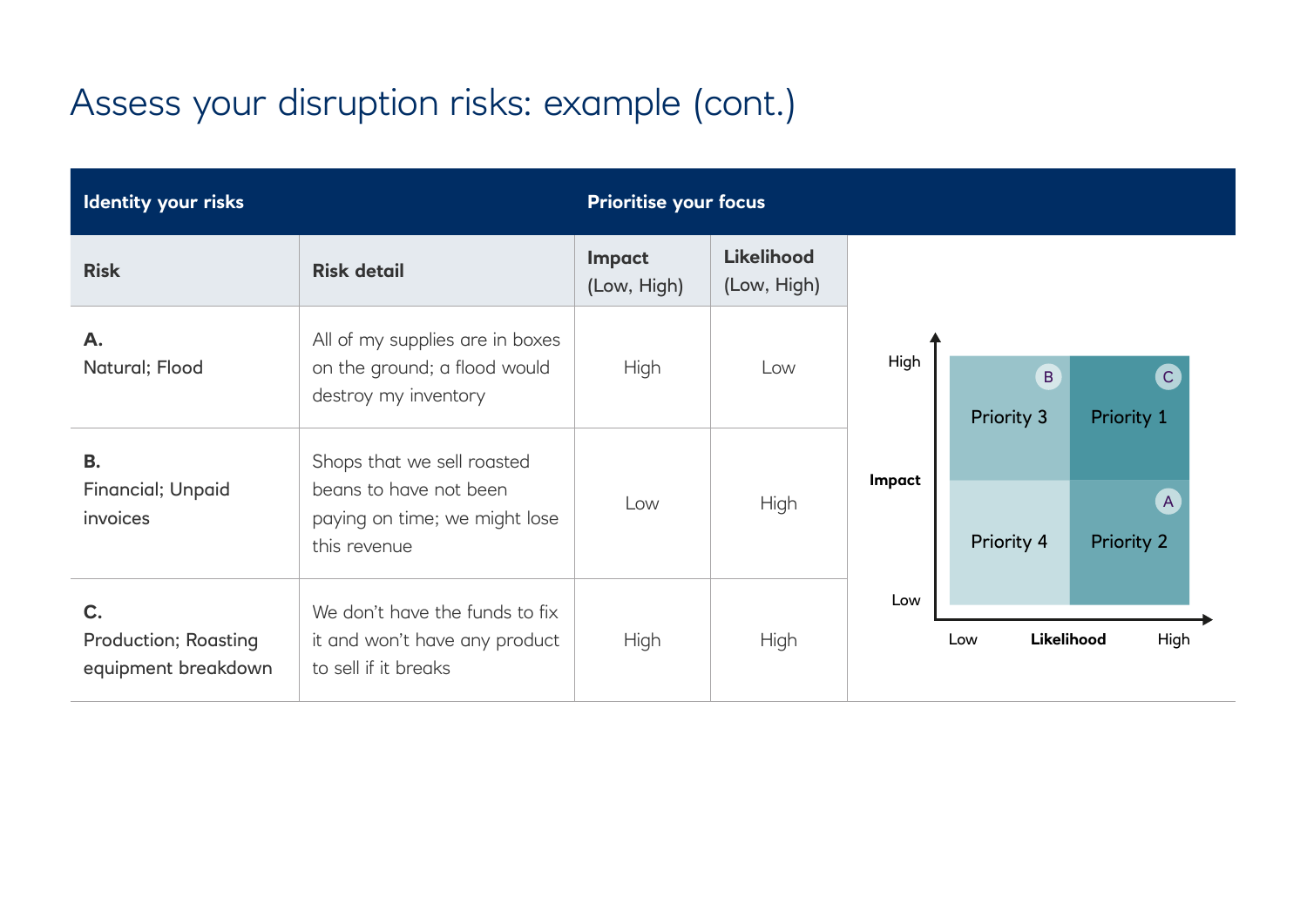## Assess your disruption risks: template

Capture your business risks in the template and matrix below using the guide on the previous page.

| Identity your risks |                    | Prioritise your focus |                                  |        |                            |                 |
|---------------------|--------------------|-----------------------|----------------------------------|--------|----------------------------|-----------------|
| <b>Risk</b>         | <b>Risk detail</b> | Impact<br>(Low, High) | <b>Likelihood</b><br>(Low, High) |        |                            |                 |
| A.                  |                    |                       |                                  | High   |                            |                 |
| <b>B.</b>           |                    |                       |                                  |        | $\mathbf{B}$<br>Priority 3 | O<br>Priority 1 |
| C.                  |                    |                       |                                  | Impact |                            | (A)             |
| D.                  |                    |                       |                                  | Low    | Priority 4                 | Priority 2      |
| E.                  |                    |                       |                                  |        | Likelihood<br>Low          | High            |

Note any risks you have de-prioritised here: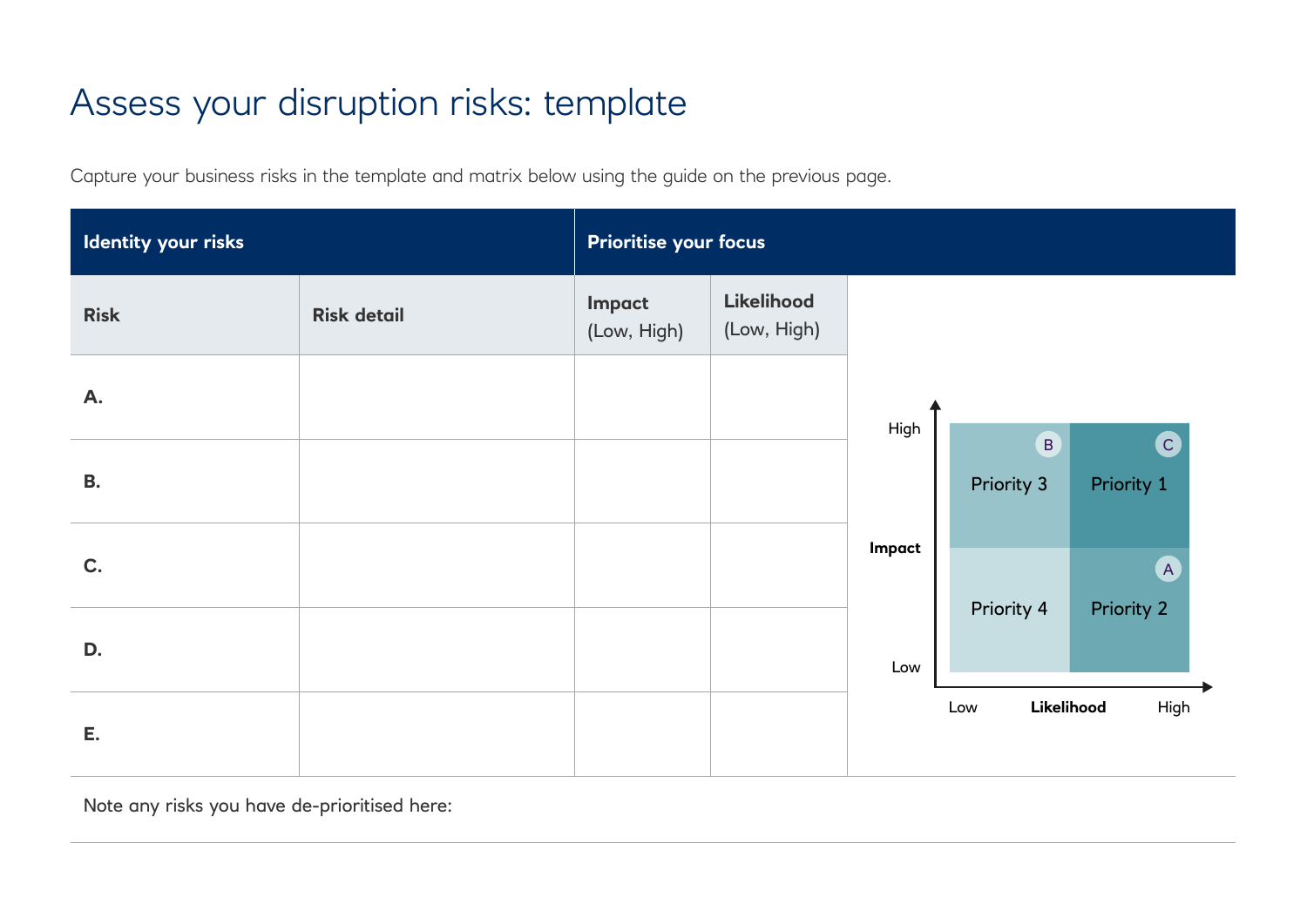## **2.** Create a resilience plan

A resilience plan should define the considerations and actions you would take in the event of a business interruption. The framework below looks at key steps before, during, and after an incident.

- Review your insurance coverage.
- Maintain digital copies of all important documents and ensure remote access to data is possible.
- Keep an updated list of contact information for employees, suppliers, and other key people.
- Have a plan to shut and secure physical premises and inventory.
- Try to diversify your supply chain's geographic footprint and have backup suppliers.
- Setup digital banking and remote working capabilities.
- Keep an emergency kit stocked and accessible.

### Before During After

- Make sure your employees are safe and have access to the latest safety information.
- Document/ photograph any damage or issues as they arise
- Communicate regular updates to employees, suppliers, and other key people.
- Find ways to continue operating if safe to do so (e.g., remote work, digital sales, etc.)

- When it is safe to do so, reopen your physical premises and inspect for any issues.
- Communicate a timeline for return to business to employees, suppliers, and other key people.
- Write a report that details the impact on your business and any lessons learned.
- File insurance claims if necessary.
- Re-stock your emergency kit if supplies were used.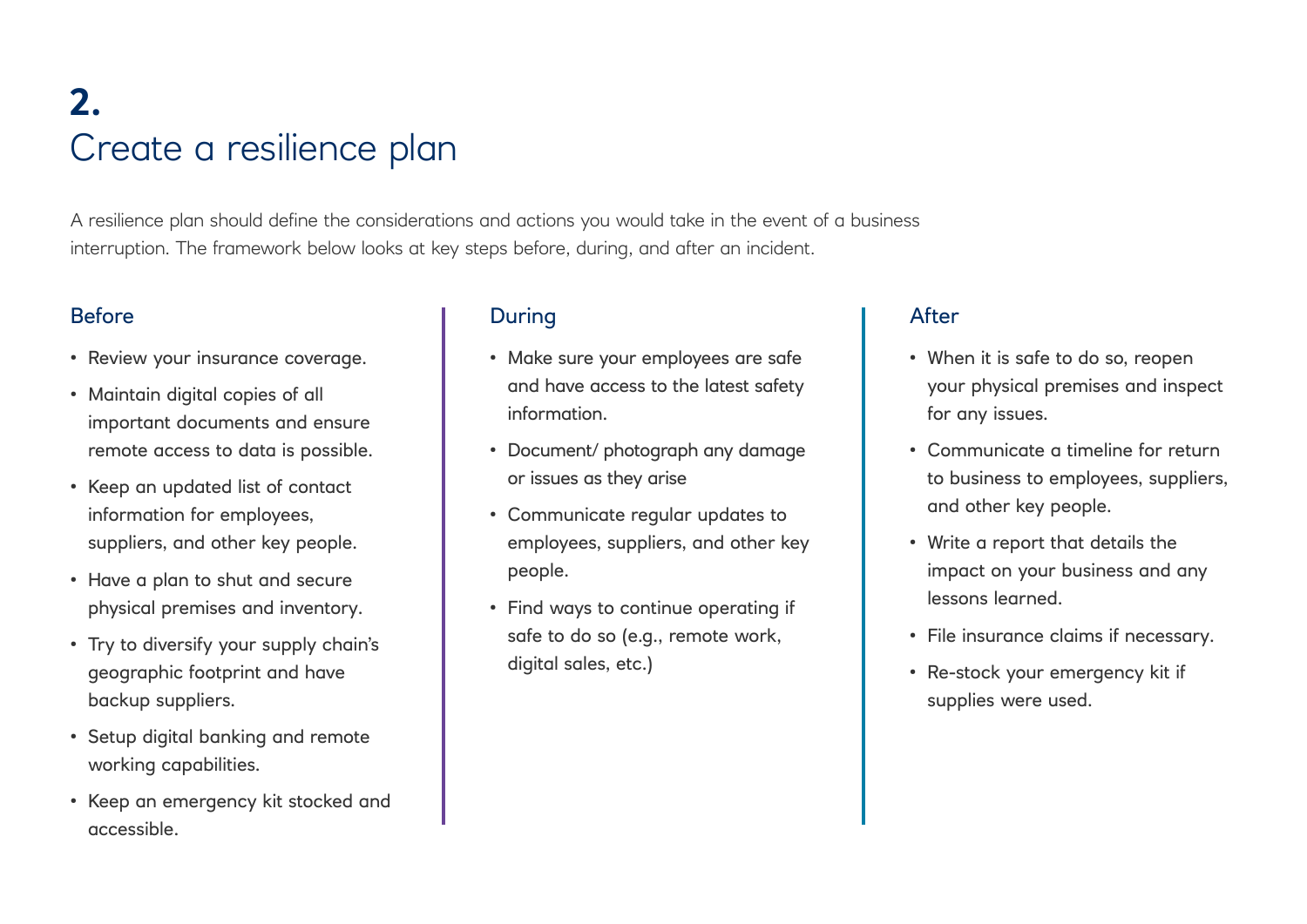### Create a resilience plan: template

Capture your resilience plan in the template below, using examples from the guide on the previous page as needed.

| <b>Before</b> | <b>During</b> | <b>After</b> |
|---------------|---------------|--------------|
|               |               |              |
|               |               |              |
|               |               |              |
|               |               |              |
|               |               |              |
|               |               |              |
|               |               |              |
|               |               |              |
|               |               |              |
|               |               |              |
|               |               |              |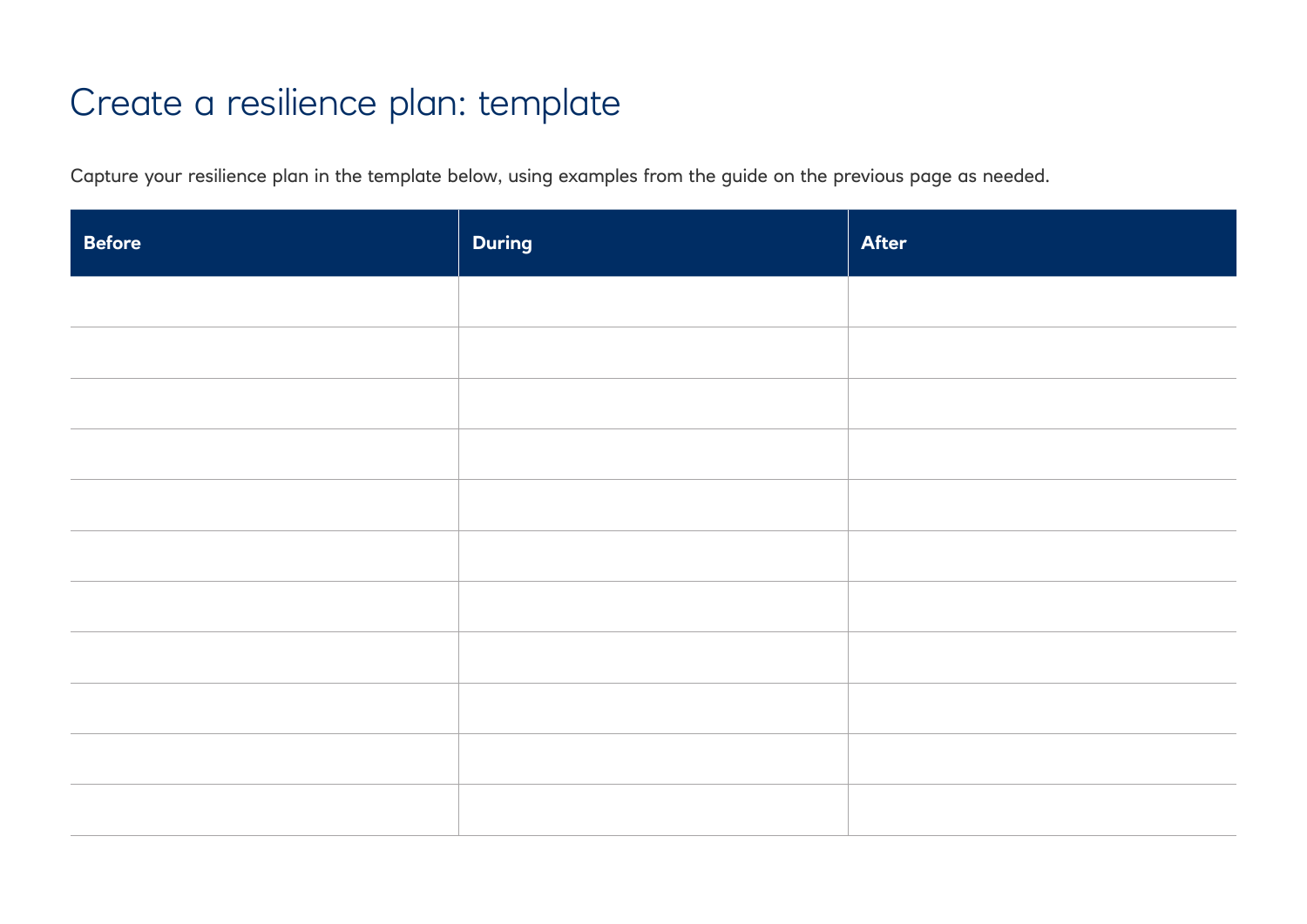## **3.** Assemble a team and set a review cadence

- Team are responsible for owning and updating the business continuity plan.
- Act as the key points of contact in the event of a business disruption.
- Each member should have clear responsibilities to execute; for example: sending out a company-wide email communication, or contacting suppliers.
- For larger organisations, your team should include members from different parts of your organisation (e.g., HR, finance, operations, procurement, etc.)

### Form your team  $\vert$  Schedule reviews and drills

- Set a schedule for the resilience team to review the business continuity plan (e.g., quarterly, biannually).
- Schedule tests/ drills; for example: a weekly fire drill, or a monthly test of IT and physical security systems.